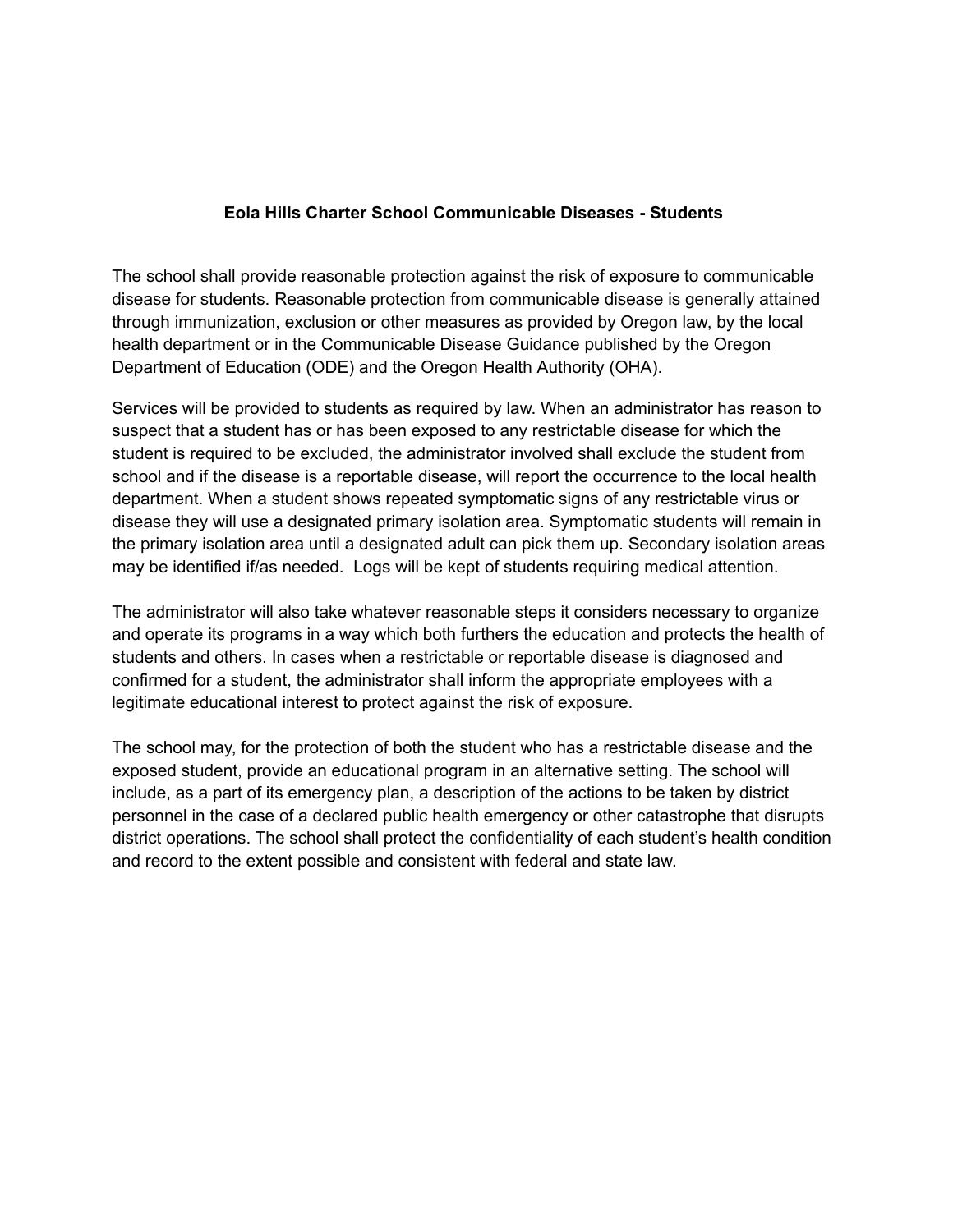### **Eola Hills Charter School Communicable Diseases – Student**

In accordance with state law, administrative rule, the local health authority and the Communicable Disease Guidance, the procedures established below will be followed. 1. "Restrictable diseases" are defined by rule and include but are not limited to chickenpox, diphtheria, hepatitis A, measles, mumps, pertussis, rubella, Salmonella enterica serotype Typhi infection, scabies, Shiga-toxigenic Escherichia coli (STEC) infection, shigellosis and tuberculosis disease, and may include a communicable stage of hepatitis B infection if, in the opinion of the local health officer, the person poses an unusually high risk to others (e.g., a child that exhibits uncontrollable biting or spitting). Restrictable disease also includes any other communicable disease identified in an order issued by the Oregon Health Authority or the local public health officer as posing a danger to the public's health. A disease is considered to be a restrictable disease if it is listed in Oregon Administrative Rule (OAR) 333-019-0010, or it has been designated to be a restrictable disease by Board policy1 or by the local health administrator, after determining that it presents a significant public health risk in the school setting.

2. "Susceptible" means being at risk of contracting a restrictable disease by virtue of being in one or more categories described in law.

3. "Reportable diseases" means a human reportable disease, infection, microorganism or condition as specified in OAR Chapter 333, Division 18.

### **Restrictable Diseases**

1. An administrator that has reason to suspect that a student has or has been exposed to any restrictable disease for which the student is required to be excluded, shall exclude that student from school and send him/her home. If the disease is reportable, the administrator will report the occurrence to the local health department.

2. The student will be excluded in such instances until such time as the student or the parent or guardian of the student presents a certificate from a physician, a physician assistant licensed under Oregon Revised Statute (ORS) 677.505-677.525, a nurse practitioner licensed under ORS 678.375- 678.390, local health department nurse or school nurse stating that the student does not have or is not a carrier of any restrictable diseases.

3. An administrator will exclude a susceptible student that has been exposed to a restrictable disease that is also a reportable disease unless the local health officer determines that exclusion is not necessary to protect the public's health, or the local health officer states the diseases is no longer communicable to others or that adequate precautions have been

"OAR 333-019-0010(7) Nothing in these rules prohibits a school or children's facility from adopting more stringent

exclusion standards under ORS 433.284."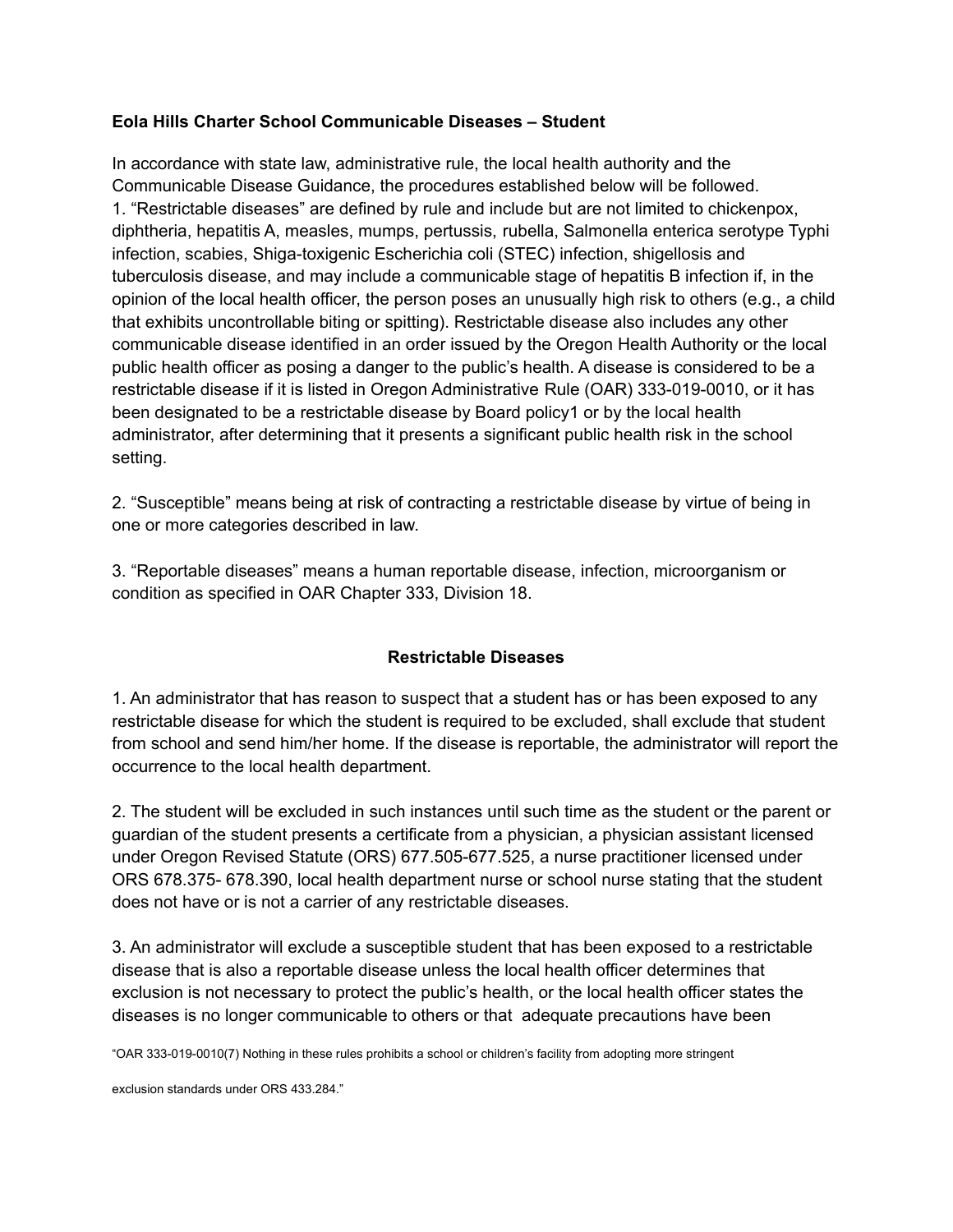taken to minimize the risk of transmission. The administrator may request the local health officer to make a determination as allowed by law.

4. The district may, for the protection of both the student who has a restrictable disease and the exposed student, provide an educational program in an alternative setting. A student may remain in an alternative educational setting until such time as a certificate from a physician, physician assistant, nurse practitioner, local health department nurse or school nurse states that the student does not have or is not a carrier of any restrictable disease, or until such time as a local health officer states that the disease is no longer communicable to others or that adequate precautions have been taken to minimize the risk of transmission. A restrictable disease exclusion for chickenpox, scabies, staphylococcal skin infections, streptococcal infections, diarrhea or vomiting may also be removed by a school nurse or health care provider.

5. More stringent exclusion standards for students from school may be adopted by the local health department or by the district through Board adopted policy.

6. A disease is considered to be a restrictable disease if it is listed in OAR 333-019-0010, or it has been designated to be a restrictable disease through Board policy or by the local health administrator, after determining that it presents a significant public health risk in the school setting.

7. The district's emergency preparedness plan shall address the district's plan with respect to a declared public health emergency at the local or state level.

# **Reportable Diseases Notification**

1. All employees shall comply with all reporting measures adopted by the district and with all rules set forth by the Oregon Health Authority, Public Health Division and the local health department.

2. An administrator may seek confirmation and assistance from the local health officer to determine the appropriate district response when the administrator is notified that a student or an employee has been exposed to a restrictable disease that is also a reportable disease.

3. An administrator shall determine other persons with a legitimate educational interest who may be informed of the communicable nature of an individual student's disease, or an employee's communicable disease, within guidelines allowed by law.